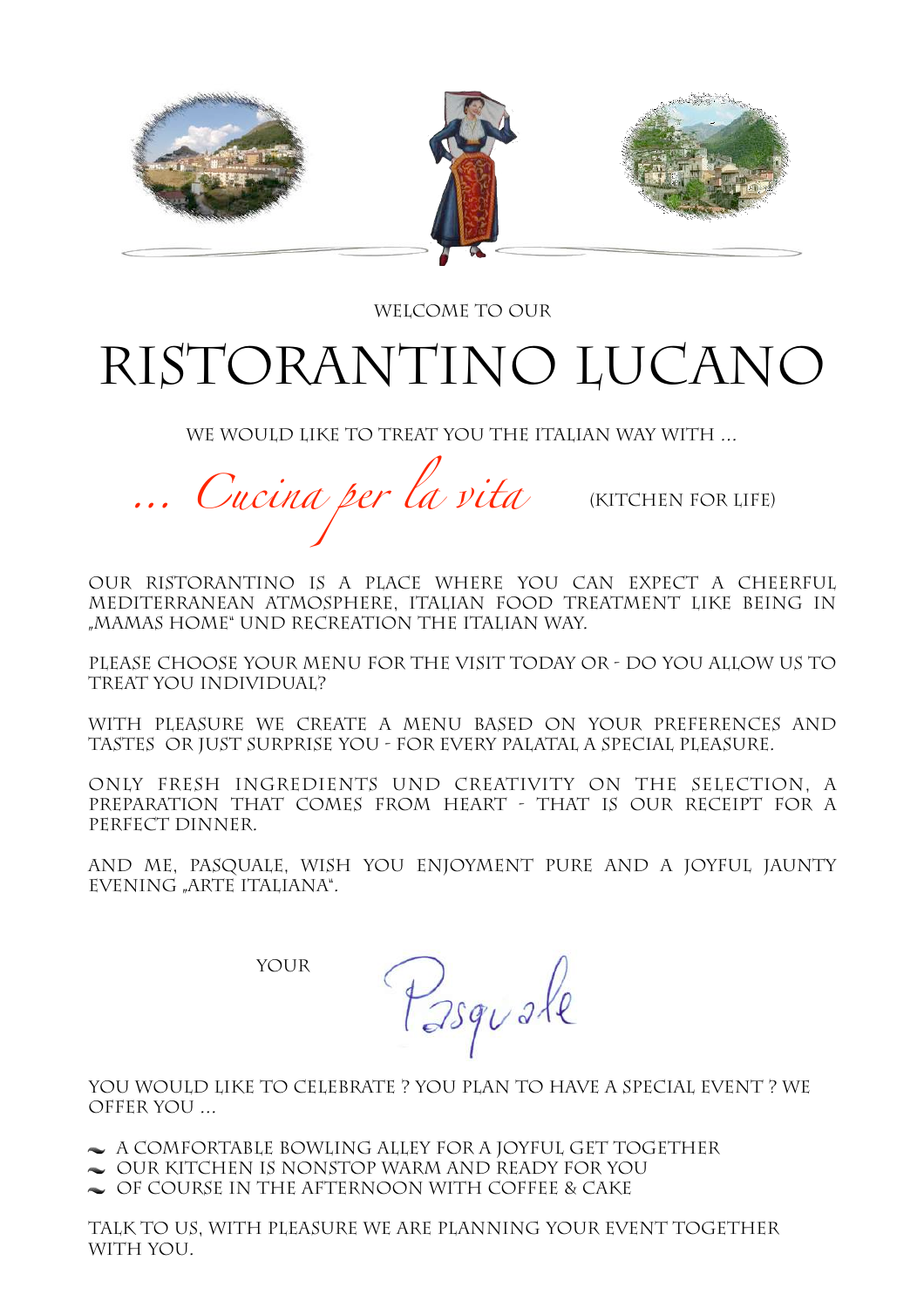## WELCOME TO OUR HOMELAND, THE REGION OF LUCANIA

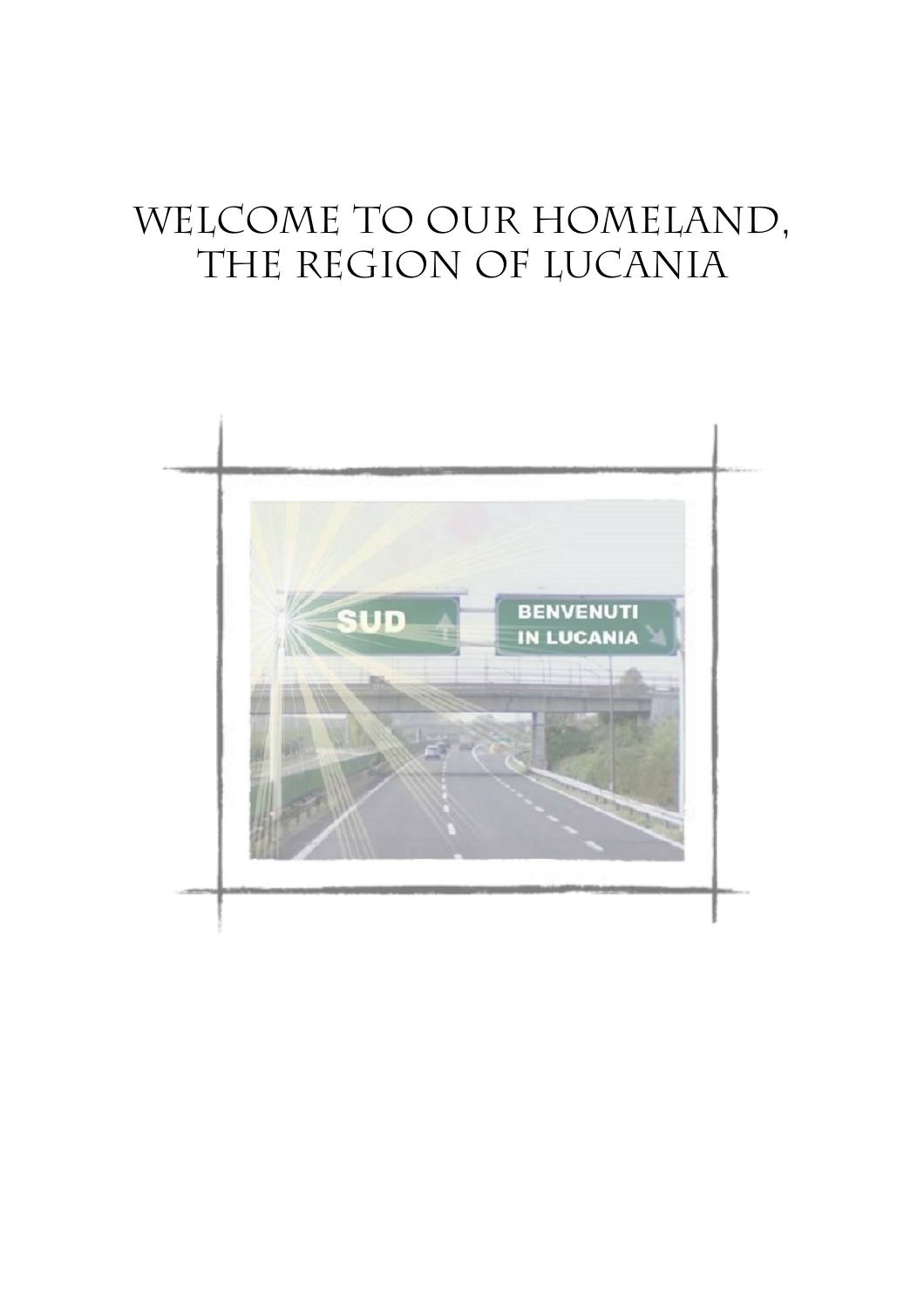

#### APERITIVI (APÉRITIVES)

| 1.               | PROSECCO                             | 0.1 L           | 4,20€      |
|------------------|--------------------------------------|-----------------|------------|
| $\overline{2}$ . | PROSECCO (APEROL) (2)                | $0,1$ $L_{(1)}$ | $4,50 \in$ |
| 3.               | MARTINI "BIANCO, ROSSO, DRY (2) 5 CL |                 | 4,10€      |
| 4.               | <b>SHERRY</b>                        | 5 CL            | 3,90€      |
| 5.               | CAMPARI SODA (2)                     |                 | $4,80 \in$ |
| 6.               | CAMPARI ORANGE (2)                   |                 | 5,20 €     |
| 7.               | <b>CRODINO</b>                       | $0,1$ L         | 4,40€      |
| 8.               | SAN BITTER $(2)$                     | 0.1 L           | $4.40 \in$ |
|                  |                                      |                 |            |

⎛2⎞ with dyestuffs

#### ANTIPASTI (STARTERS)

| 20. | PLEURI TRIFOLATI SU INSALATA<br>(SAUTED OYSTER MUSHROOMS SERVED ON BED OF SALAD) | 7,80 $\in$  |
|-----|----------------------------------------------------------------------------------|-------------|
| 21. | CARPACCIO CIPRIANI<br>(THIN SLICED ICED BEEF FILET RASPED PARMESAN CHEESE)       | $10,50 \in$ |
| 22. | <b>INSALATA CAPRESE</b><br>(THE REAL CLASSIC, TOMATOES & MOZARELLA)              | $8,50 \in$  |
| 23. | <b>INSALATA MARE</b><br>(SEAFOOD SALAD)                                          | 9,60 €      |
| 24. | VERDURE ALLA GRIGLIA<br>(FRESH, GRILLED VEGETABLES)                              | $9,50 \in$  |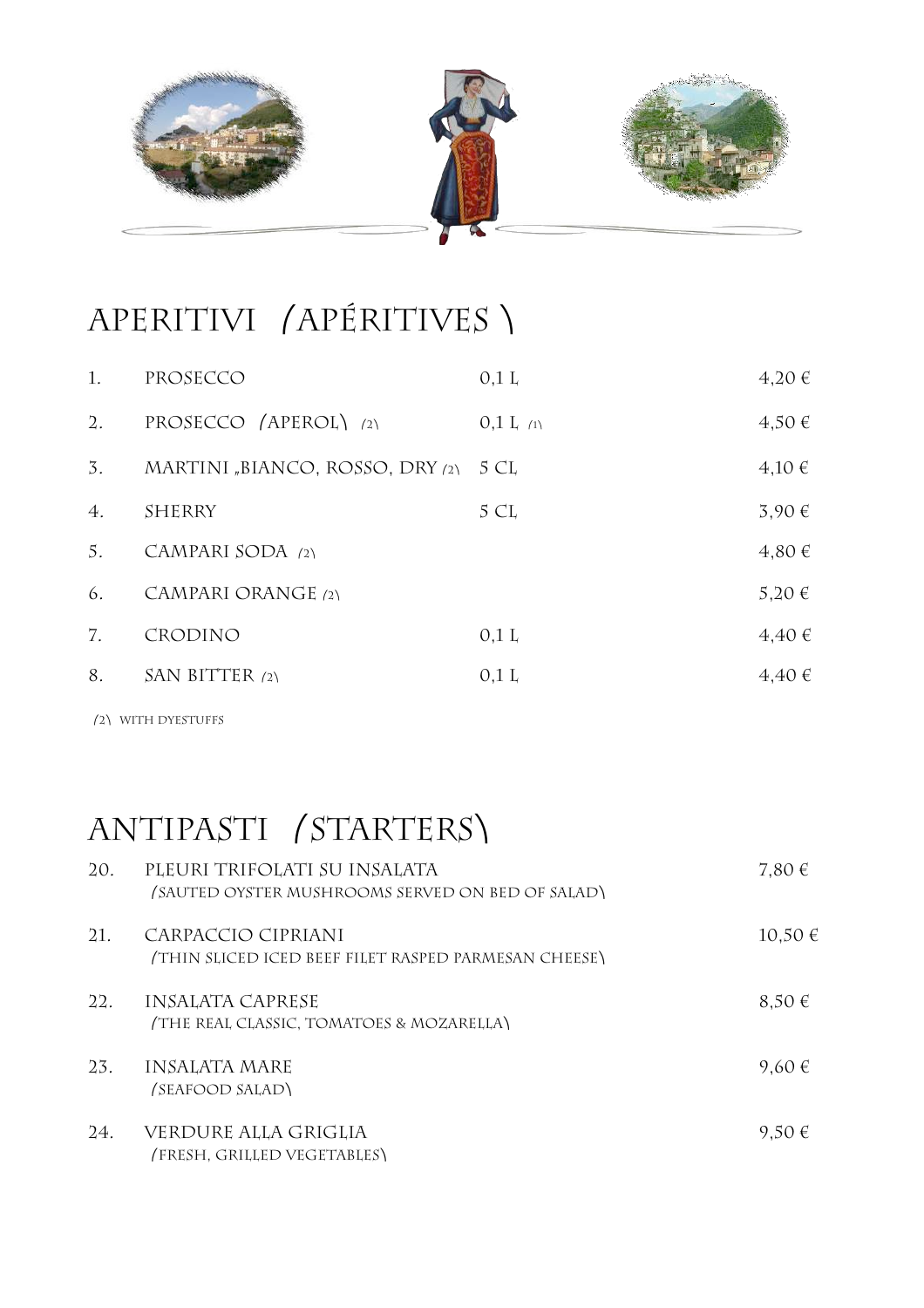# EATING AT NONNA (GRANNY)

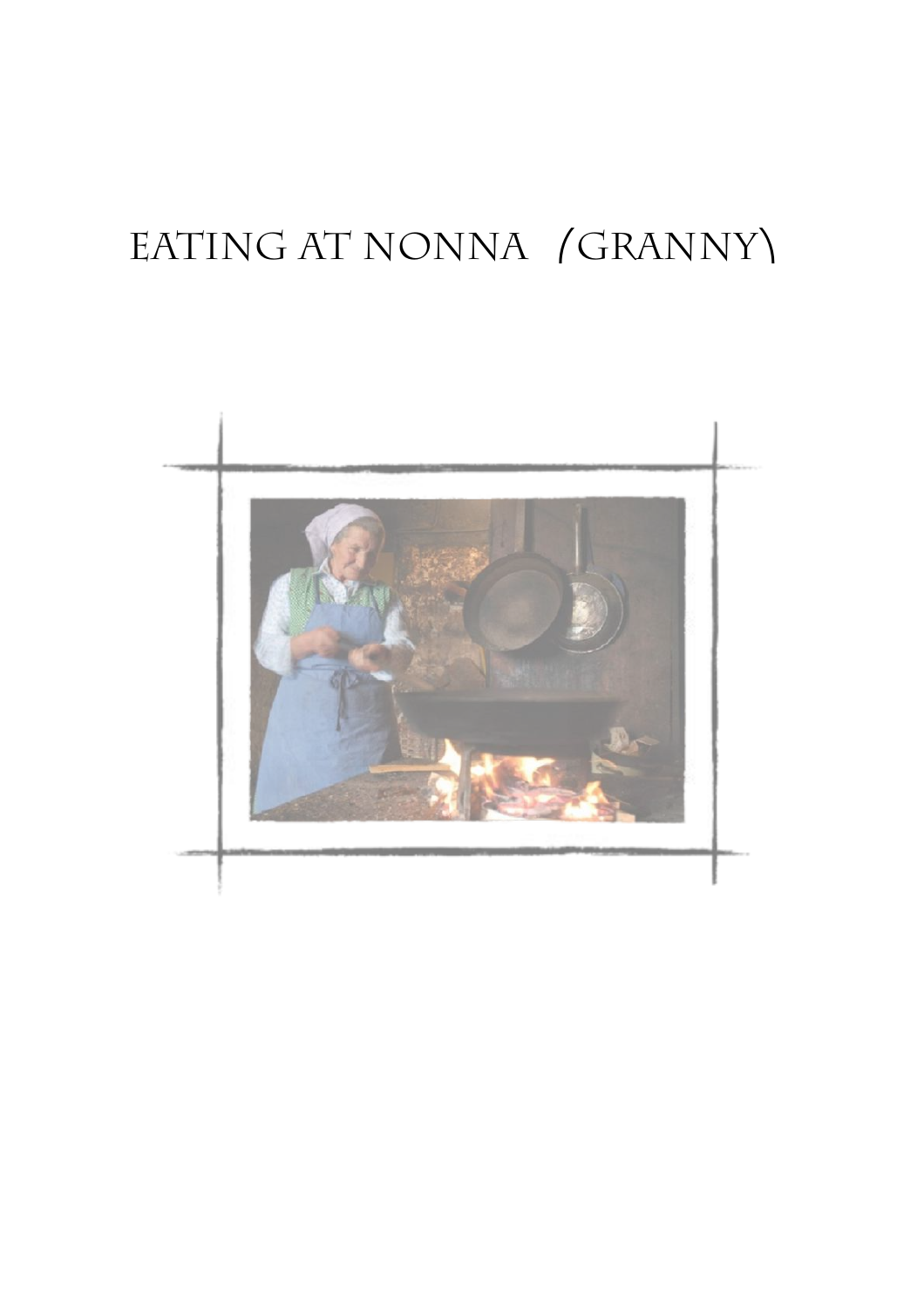

# MINESTRE (SOUPS)

| 30. | MINESTRONE (FINE VEGETABLE SOUP)                                                                                             | 4,20€      |
|-----|------------------------------------------------------------------------------------------------------------------------------|------------|
| 31. | ZUPPA DI POMODORO (CREAMED TOMATO SOUP)                                                                                      | 3,90 €     |
| 32. | ZUPPA DI BROCCOLI (CREAMED BROCCOLI SOUP)                                                                                    | 4,20€      |
| 33. | ZUPPA DI GAMBERINI (CREAMED SHRIMP SOUP)                                                                                     | 4,80 €     |
| 34. | STRACCIATELLA ALLA ROMANA (EGG-DROP SOUP)                                                                                    | 3,80 €     |
|     |                                                                                                                              |            |
|     | INSALATE (FRESH SALADS)                                                                                                      |            |
| 40. | INSALATA VERDE (FRESH GREEN SALAD)                                                                                           | $3,70 \in$ |
| 41. | INSALATA MISTA (MIXED SALAD)                                                                                                 | $4,50 \in$ |
| 42. | INSALATA DI POMODORO (TOMATO SALAD)                                                                                          | 4,30 €     |
| 43. | INSALATA DI FAGIOLI (BEAN SALAD)                                                                                             | 4,20€      |
| 44. | INSALATA NIZZA<br>(MIXED SALAD WITH TUNA, ONIONS, OLIVES (6), ARTICHOKES)                                                    | 8,40€      |
| 45. | INSALATA CAPRICCIOSA<br>(MIXED SALAD WITH CHEESE, HAM (3) (4), EI, ARTICHOKES)                                               | 8,40 €     |
| 46. | <b>INSALATA LUCANA</b><br>/MIXED SALAD WITH PARMA HAM, MOZZARELLA, OLIVES (6),<br>EGG & SPICY SALAMI $(1)$ $(2)$ $(3)$ $(4)$ | 9,50 €     |

| 47. | INSALATA SPECIALE<br>(GREEN & ROCKET SALAD WITH STRIPS OF TURKEY IN WHITE WINE SAUCE) | 9,30 € |
|-----|---------------------------------------------------------------------------------------|--------|
| 48. | INSALATA DI RUCOLA E PARMIGIANO<br>(SALAD WITH ROCKET & FINE PARMESAN SHIVERS)        | 4,80€  |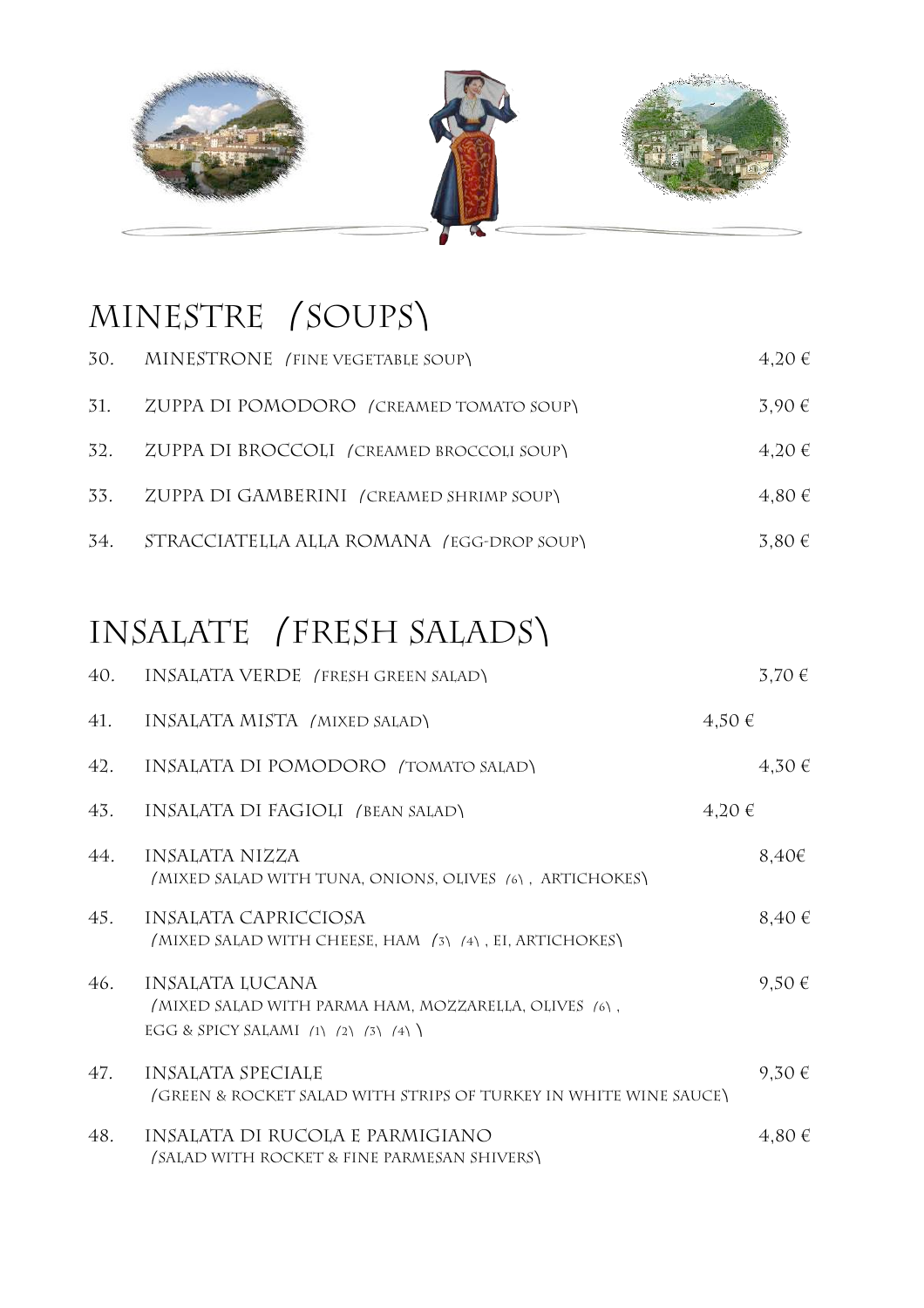# fresh, home-made PASTA

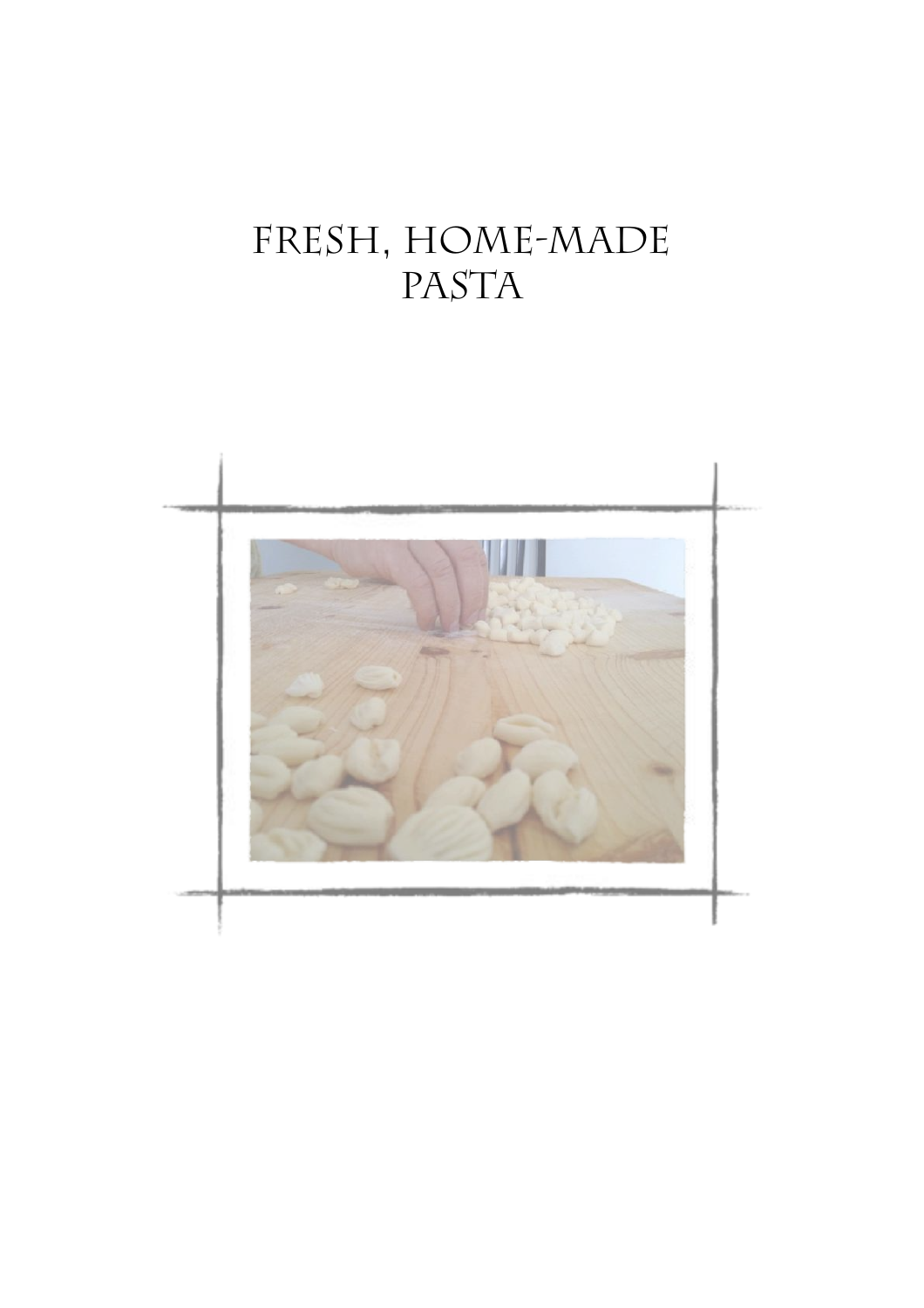

#### PASTE / DISHES WITH PASTA\

| 60. | SPAGHETTI NAPOLI (WITH TOMATO SAUCE)                                         | $5,80 \in$ |
|-----|------------------------------------------------------------------------------|------------|
| 61. | SPAGHETTI BOLOGNESE (WITH MINCED MEAT & TOMATO SAUCE)                        | 6,90€      |
| 62. | SPAGHETTI AGLIO, OLIO E GAMBERINI<br>(WITH GARLIC, OIL & SHRIMPS, SPICY)     | $7,50 \in$ |
| 63. | SPAGHETTI MARE (WITH SEAFOOD)                                                | 9,70 €     |
| 64. | SPAGHETTI AMATRICIANA (TRADITIONAL PASTA)                                    | 7,90 €     |
| 65. | PENNE CAPRESE (PASTA WITH MOZZARELLA & TOMATO SAUCE)                         | 7,50 €     |
| 66. | PENNE ARRABBIATA<br>(PASTA WITH GARLIC, PEPERONCINO IN TOMATO SAUCE & BASIL) | 6,90€      |
| 67. | PENNE PUTTANESCA / WITH SPICY TANGY TOMATO SAUCE)                            | $7,30 \in$ |
| 68. | PENNE AI QUATTRO FORMAGGI / WITH 4 KIND OF CHEESE)                           | $8,20 \in$ |
| 69. | TAGLIATELLE CAVEDON<br>(WITH MINCED MEAT, MUSHROOMS, PARSLEY & CREAM)        | 8,00 €     |
| 70. | TAGLIATELLE AL SALMONE<br>(TAGLIATELLE WITH SALMON IN AURORA SAUCE)          | 8,80 €     |
| 71. | TAGLIATELLE LUCANE<br>(TAGLIATELLE WITH MEAT BALLS IN TOMATO SAUCE)          | 9,20€      |
| 72. | TORTELLINI EMILIANA<br>(WITH MUSHROOMS, HAM (1) (3), PEAS IN AURORA SAUCE)   | $8,30 \in$ |
| 73. | TORTELLINI AL COGNAC<br>(WITH OYSTER MUSHROOMS, COGNAC IN SAUCE NATURAL)     | 8,40 €     |

#### PASTE AL FORNO (PASTA OF THE OVEN)

| 74. | LASAGNE (WITH MINCED MEAT, CHEESE SCALLOPED)           | 8,40€      |
|-----|--------------------------------------------------------|------------|
| 75. | PENNE PASTICCIATE                                      | $8,00 \in$ |
|     | (WITH HAM (1) (3), MUSHROOMS, PEAS & CHEESE SCALLOPED) |            |

⎛1⎞ flavor enhancer ⎛2⎞ with dyestuffs ⎛3⎞preservatives ⎛4⎞anti-oxidation treatment ⎛6⎞blackened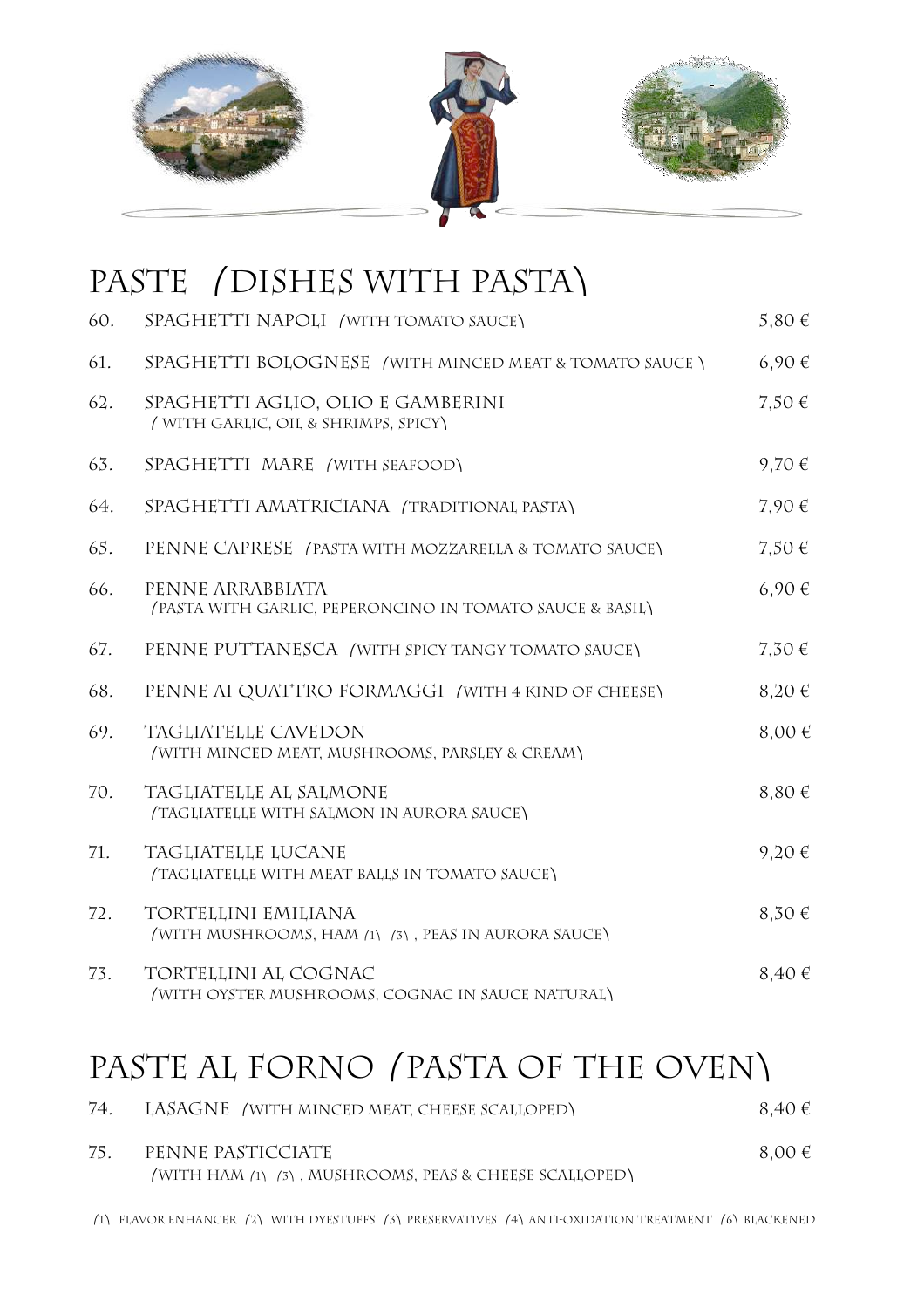# PIZZA CASERECCIA (AS MADE AT HOME)

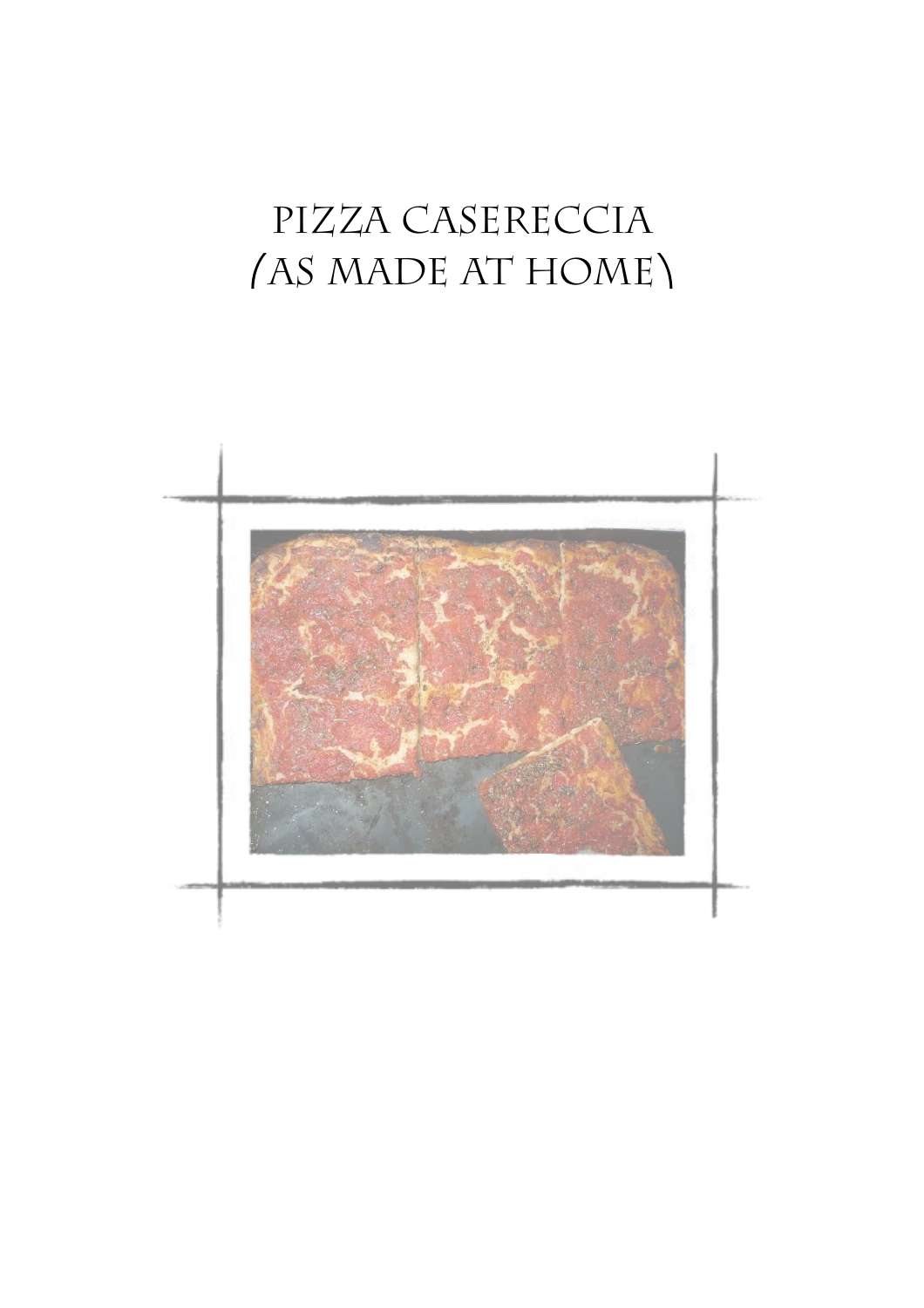

#### pIzze⎛pizza⎞

| 110. | PIZZA PANE (PIZZA BREAD)                                                       | 4,00 €     |
|------|--------------------------------------------------------------------------------|------------|
| 111. | PIZZA MARGHERITA (WITH TOMATO & CHEESE)                                        | $5,00 \in$ |
| 112. | PIZZA BRUSCHETTA<br>(WITH FRESH TOMATOES, ROCKET & PARMESAN SHIVERS)           | $6,20 \in$ |
| 113. | PIZZA PROSCIUTTO (WITH HAM) (3) (4)                                            | 6,30€      |
| 114. | PIZZA SALAMI (WITH SALAMI) (1) (3) (4)                                         | $6,30 \in$ |
| 115. | PIZZA FUNGHI (WITH MUSHROOMS)                                                  | $6,30 \in$ |
| 116. | PIZZA REGINA (WITH HAM) (3) (4), MUSHROOMS)                                    | 7,20€      |
| 117. | PIZZA DIAVOLA<br>(WITH SALAMI (1) (2) (3) (4), RED PEPPER, GARLIC & SPICY)     | 7,40 €     |
| 118. | PIZZA BELLA / WITH ROCKET, OYSTER MUSHROOMS & SHRIMPS\                         | $8,40 \in$ |
| 119. | PIZZA AMORE (WITH ASPARAGUS & SHRIMP)                                          | 8,70 €     |
| 120. | PIZZA QUATTRO STAGIONI<br>(WITH HAM (3) (4), MUSHROOMS, PEPERONI & ARTICHOKES) | 7,70 €     |
| 121. | PIZZA TUTTO / WITH EVERYTHING\ (1) (2) (3) (6)                                 | 8,40 €     |
| 122. | PIZZA QUATTRO FORMAGGI (WITH 4 DIFFERENT CHEESE)                               | 7,70 €     |
| 123. | PIZZA FANTASIA / WITH GORGONZOLA, ROCKET & SALAMI) (2) (3)                     | 8,70 €     |
| 124. | PIZZA MARE (WITH SEAFOOD & GARLIC)                                             | 8,50 €     |
| 125. | PIZZA HAWAI (WITH HAM (3) (4) & PINEAPPLE)                                     | 7,20€      |
| 126. | PIZZA TONNO / WITH TUNA & ONIONS)                                              | 8,30 €     |
| 127. | PIZZA VEGETARIANA (WITH FRESH VEGETABLES)                                      | 7,80 €     |
| 128. | PIZZA CLASSICA / WITH ROCKET, PARMA HAM & PARMESAN)                            | 9,20€      |
|      | YOU WOULD LIKE TO HAVE EXTRA TOPPINGS?                                         |            |
|      |                                                                                |            |

| PARMA HAM, GAMBERINI, SEAFOOD OR BACON | EACH 1,80 $\in$ |
|----------------------------------------|-----------------|
| GORGONZOLA OR MOZARELLA                | EACH 1,80 $\in$ |
| EACH ADDITIONAL TOPPING                | EACH 1,00 $\in$ |

⎛1⎞ flavor enhancer ⎛2⎞ with dyestuffs ⎛3⎞preservatives ⎛4⎞anti-oxidation treatment ⎛6⎞blackened

#### all of our Pizzas have a diameter of circa 28 cm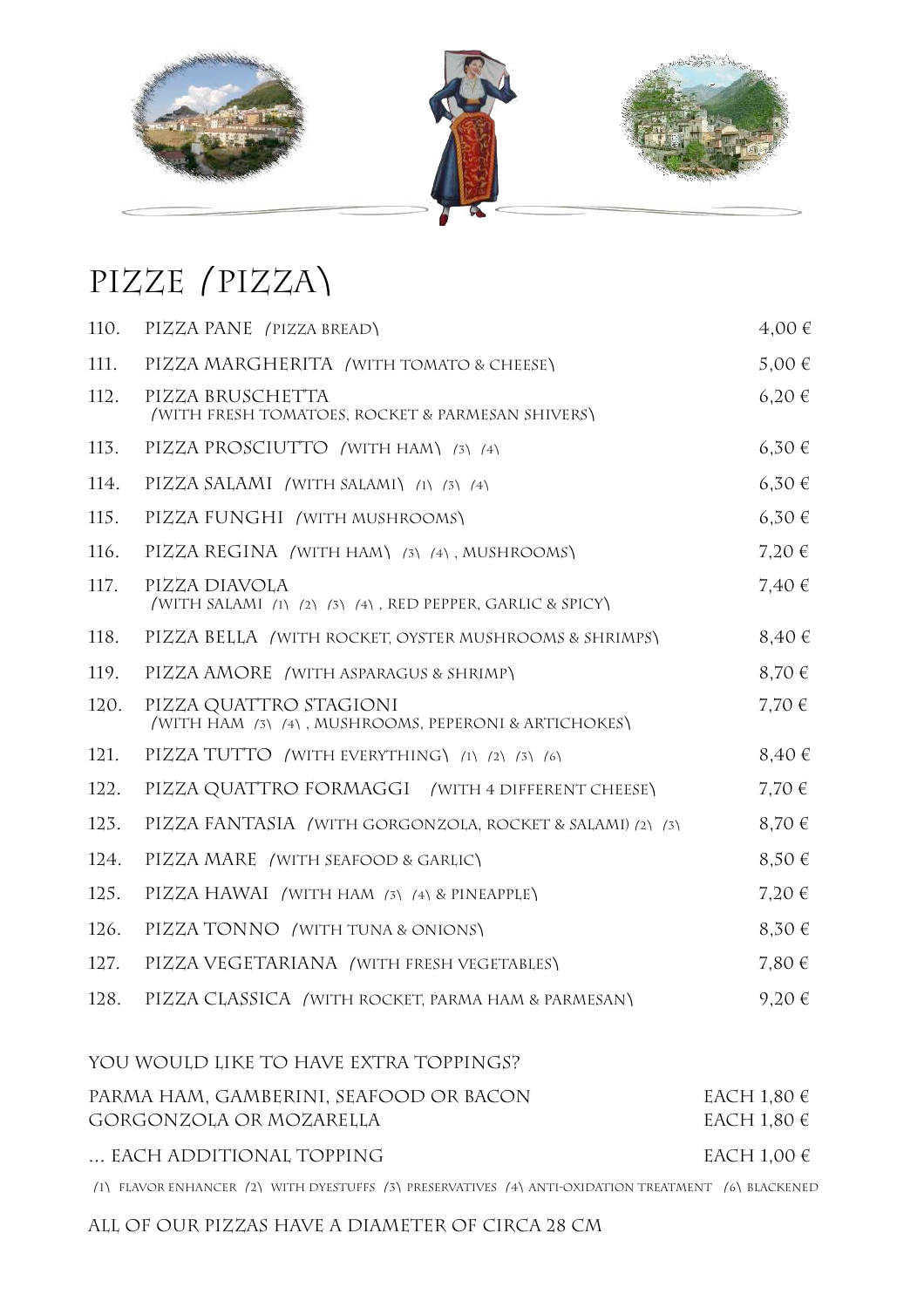# lucanian style barbecue

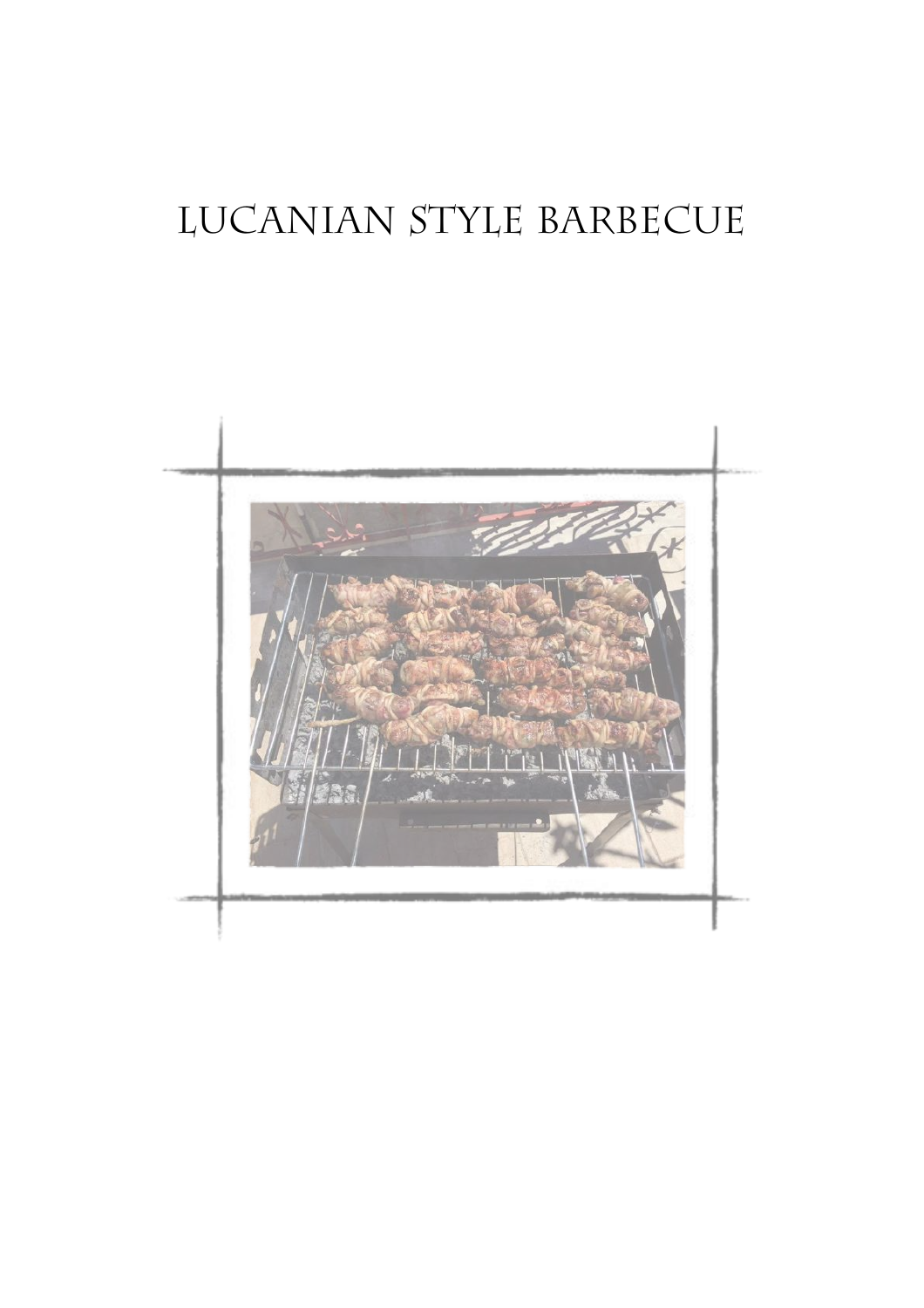

#### CARNE (DISHES WITH MEAT)

| 200. | PETTO DI TACCHINO IMPANATO (BREADED TURKEY FILET)                                                              | 11,80€      |
|------|----------------------------------------------------------------------------------------------------------------|-------------|
| 201. | SCALOPPINA GORGONZOLA<br>(PORK MEDALLIONS IN GORGONZOLA SAUCE)                                                 | 14,40€      |
| 202. | SCALOPPINA CASA ~ PLEURI E COGNAC<br>(PORK MEDALLIONS WITH OYSTER MUSHROOMS IN COGNAC SAUCE)                   | 14,50€      |
| 203. | SCALOPPINA FIORENTINA ~ SPINACI ~ MOZARELLA<br>(PORK MEDALLIONS WITH SPINACH & MOZZARELLA IN WHITE WINE SAUCE) | 14,50 €     |
| 204. | SALTIMBOCCA ALLA ROMANA<br>(VEAL SCHNITZEL WITH CLARY, PARMA HAM (3) IN WHITE WINE SAUCE)                      | $15,60 \in$ |
| 205. | COTOLETTA BOLOGNA<br>(PORK SCHNITZEL WITH PARMA HAM (3) (4) AND CHEESE SCALLOPED)                              | 15,50€      |
| 206. | MISTO GRIGLIA PER 1 PERSONA (BARBECUE PLATE FOR 1 PERSON)                                                      | 16,80€      |
| 207. | COSTATA GRIGLIA (CATLLE SIRLOIN FROM BARBECUE)                                                                 | 17,90 €     |
| 208. | COSTATA DIAVOLA (CATLLE SIRLOIN FROM BARBECUE, SPICY)                                                          | 18,30 €     |
| 209. | STRACCETTI<br>THIN SLICED CATTLE SIRLOIN WITH GARLIC, ROCKET,<br>WITH PARMESAN SHIVERS, SPICY)                 | 14,90 €     |
| 210. | <b>POVERINA</b><br>(CATTLE MEDALLIONS OLIVE OIL FRIED, WITH GARLIC & PARSLEY)                                  | 13,80€      |
|      | (3) PRESERVATIVES (4) ANTI-OXIDATION TREATMENT                                                                 |             |

All MeaT dishes are served with potatoes & Vegetables.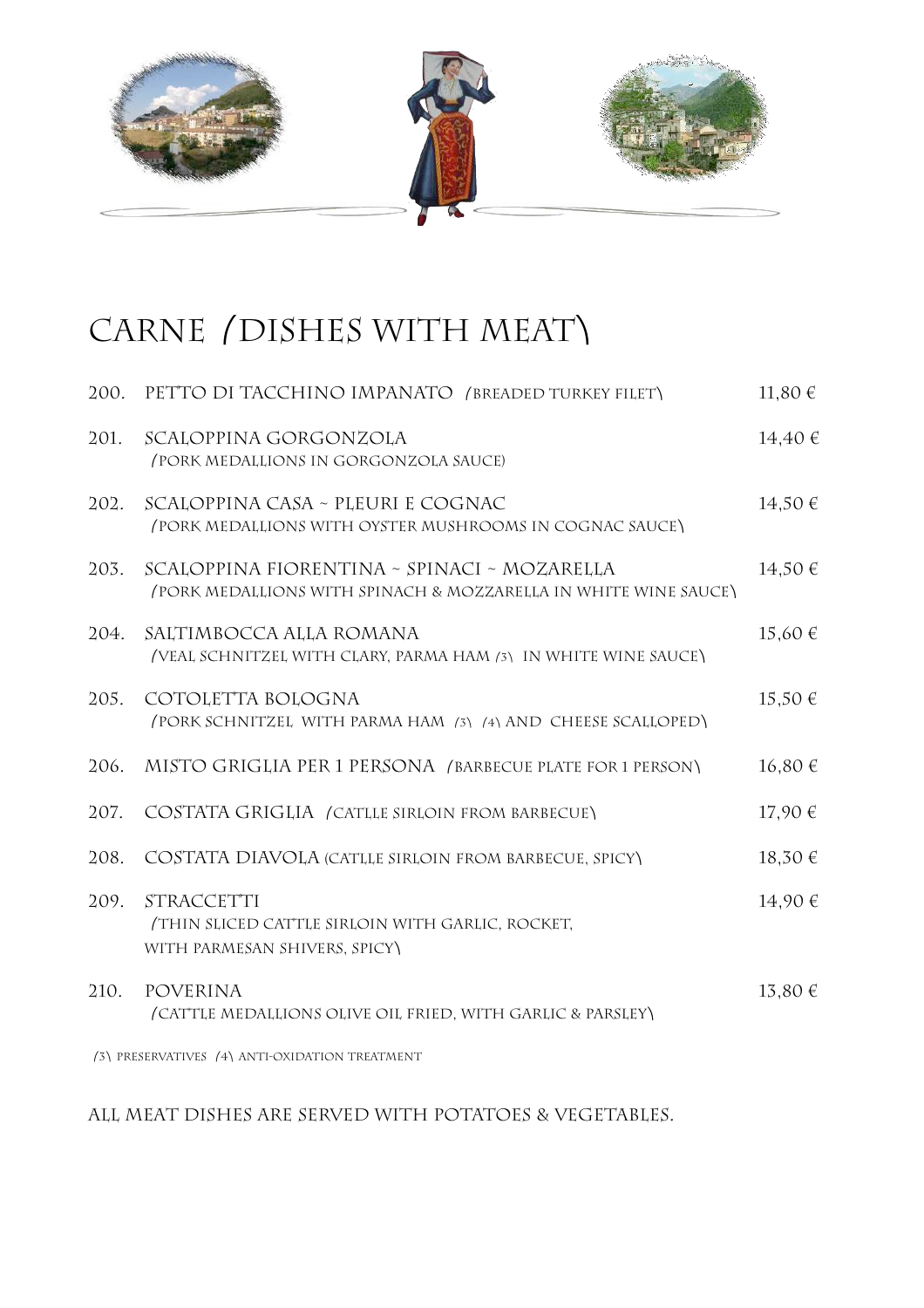# CASCADE IN SAN FELE, **LUCANIA**

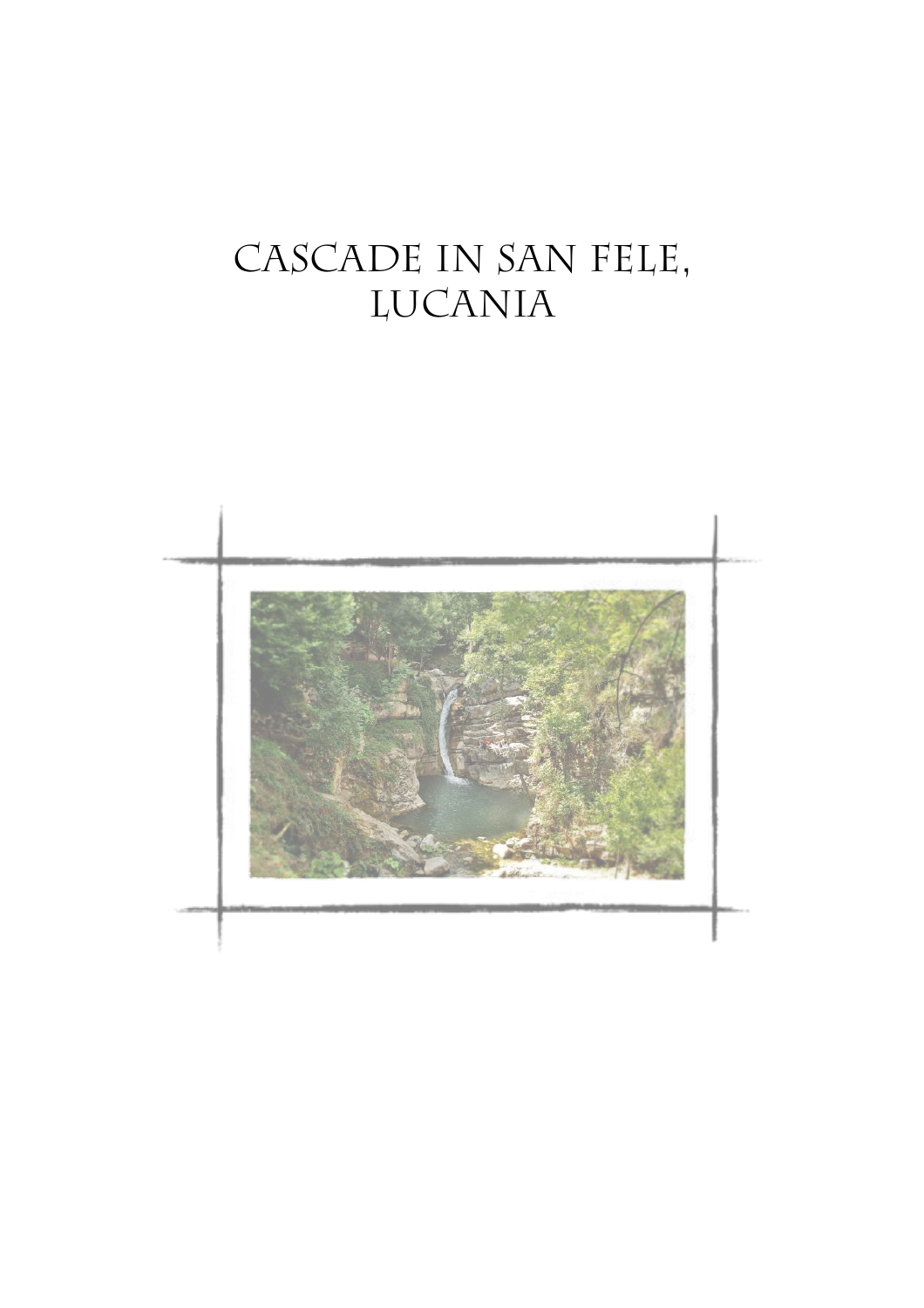

#### PESCE /DISHES WITH FISH\

| 220. | CALAMARI GRIGLIA (BARBECUED OCTOPUS)                                                                      | 14,50€      |
|------|-----------------------------------------------------------------------------------------------------------|-------------|
| 221. | CALAMARI LIVORNESE<br>(OCTOPUS IN TOMATO SAUCE WITH OLIVES, CAPERS & ANCHOVIES)                           | 14,80 €     |
| 222. | SCAMPI GRIGLIA (BARBECUED SCAMPI)                                                                         | 18,80 €     |
| 223. | SCAMPI COGNAC (SCAMPI IN COGNAC SAUCE)                                                                    | 19,20€      |
| 224. | SCAMPI DIAVOLO (SCAMPI IN SPICY TOMATO SAUCE)                                                             | 19,20 €     |
| 225. | PESCE PREGIATO ~ SALMONE ~ SCAMPI ~ CALAMARI<br>(BLUE WHITE FISH, OCTOPUS, SALMON & SCAMPI FROM BARBECUE) | 19,60 €     |
| 226. | FILETTO DI LUCCIO ALLA TARANTINA<br>(FILET OF ZANDER WITH SEAFOOD IN LIGHT, SPICY TOMATO SAUCE)           | $16,20 \in$ |
|      | ALL FISH DISHES ARE SERVED WITH POTATOES & VEGETABLES.                                                    |             |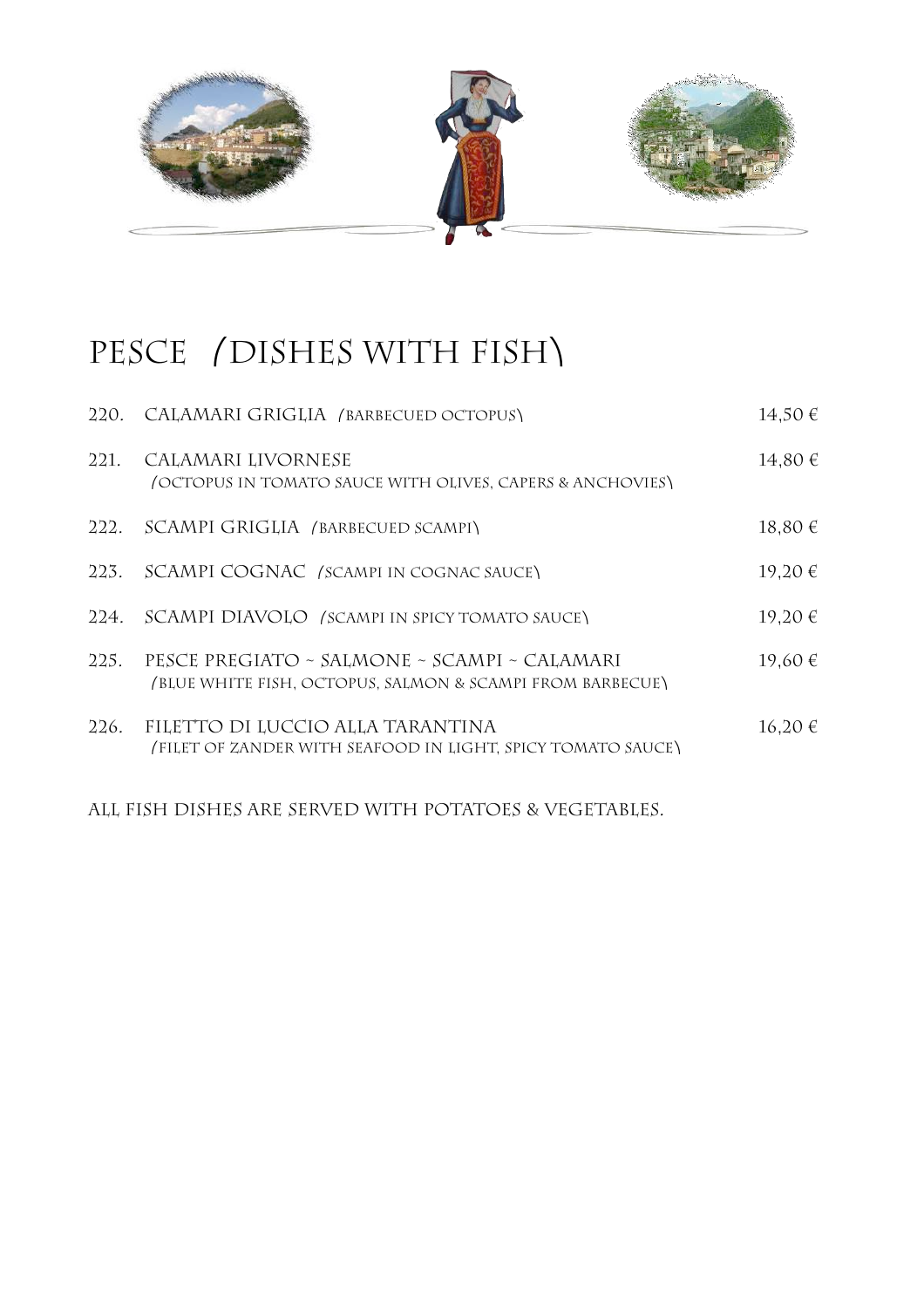# DOLCI SAN FELESI (HOMELAND DESSERTS)

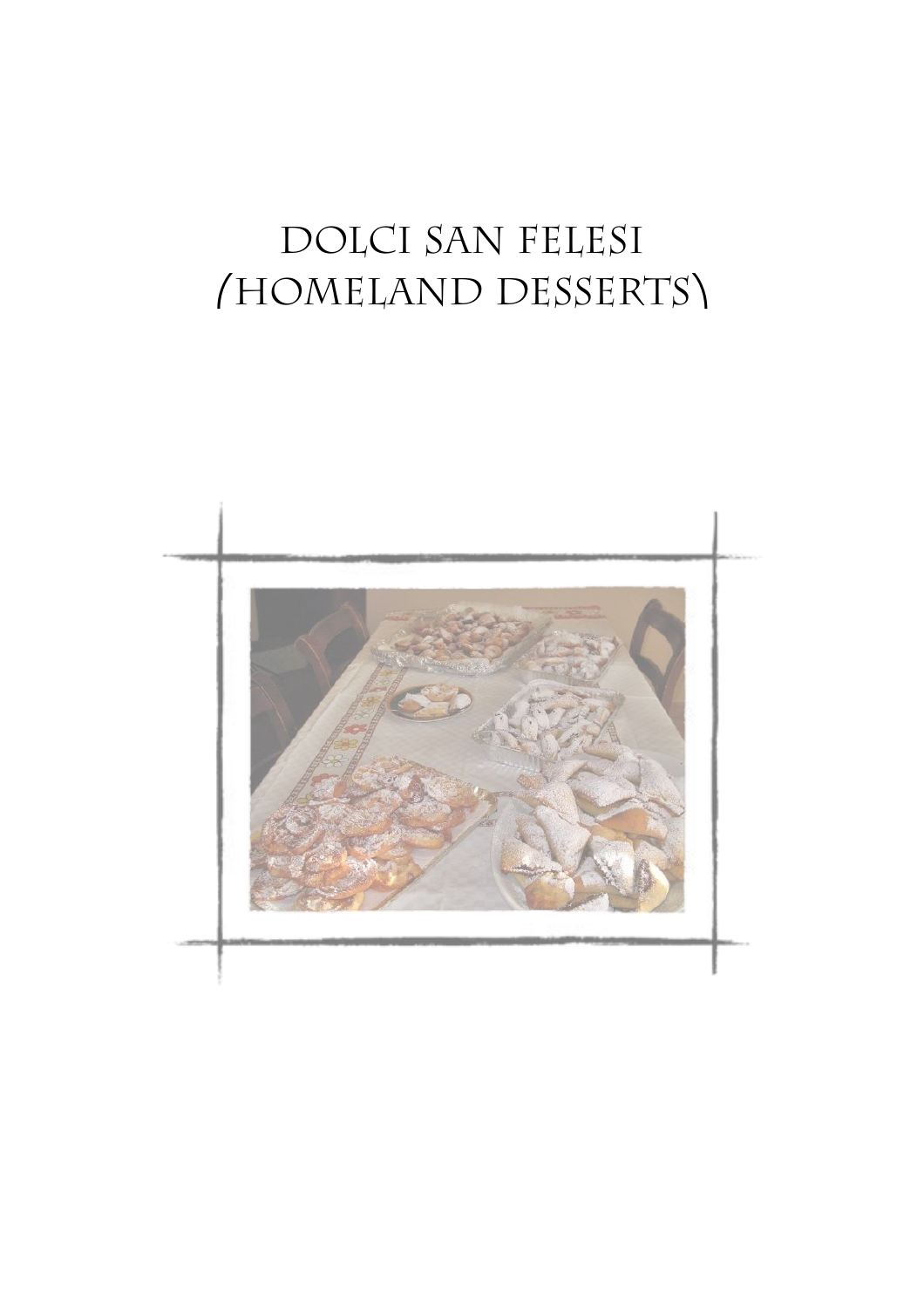

### BEVANDE CALDE / WARM BEVERAGES\

| 400. ESPRESSO $(11)$                       | $2,00 \in$ |
|--------------------------------------------|------------|
| 401. ESPRESSO CORRETTO (WITH ALCOHOL) (11) | $3,40 \in$ |
| 402. ESPRESSO DOPPIO (DOUBLE) (11)         | 2,90€      |
| 403. CAPPUCCINO (11)                       | $2,80 \in$ |
| 404. TASSE CAFE CREMA (11)                 | $2,20 \in$ |
| $405.$ TE $/TE$                            | $2,00 \in$ |
| 406. LATTE MACCHIATO (11)                  | $3,20 \in$ |
| 407. CIOCCOLATA /HOT CHOCOLATE)            | $3.50 \in$ |
| 408. MAFIOSO                               | 3,80€      |
|                                            |            |

⎛11⎞containing caffeine

#### DOLCI (DESSERTS)

| 520. | COMPOSZIONE PER DUE PERSONE (SELECTION FOR 2 PERSONS)                                           | $8,60 \in$ |
|------|-------------------------------------------------------------------------------------------------|------------|
| 521. | ANANAS CARPACCIO CON GELATO VANIGLIA<br>(PINEAPPLE CARPACCIO WITH VANILLA ICE CREAM) (2)        | 4,80€      |
| 522. | $TIRAMISÚ$ (11)                                                                                 | $4.50 \in$ |
| 523. | TARTUFO (ITALIAN SPECIALITY)                                                                    | $4,80 \in$ |
| 524. | AFFOGATO (ITALIAN SPECIALITY, CONTAINS ESPRESSO)                                                | 5,80 $\in$ |
|      | (1) FLAVOR ENHANCER (4) ANTI-OXIDATION TREATMENT (11) CONTAINING CAFFEINE (12) CONTAINS TAURINE |            |

⎛13⎞contains quinine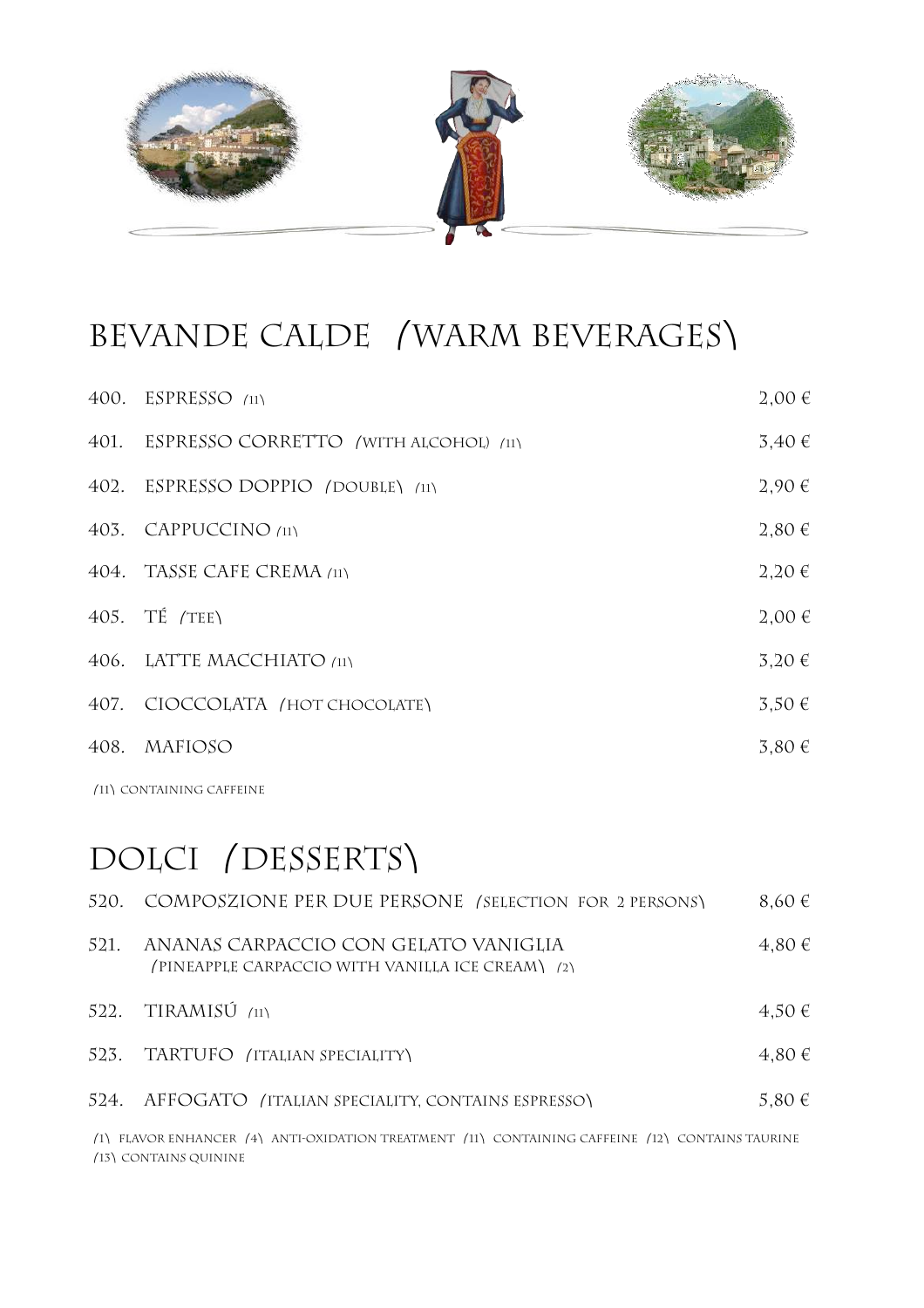## OUR RIVER BRADANO IN LUCANIA

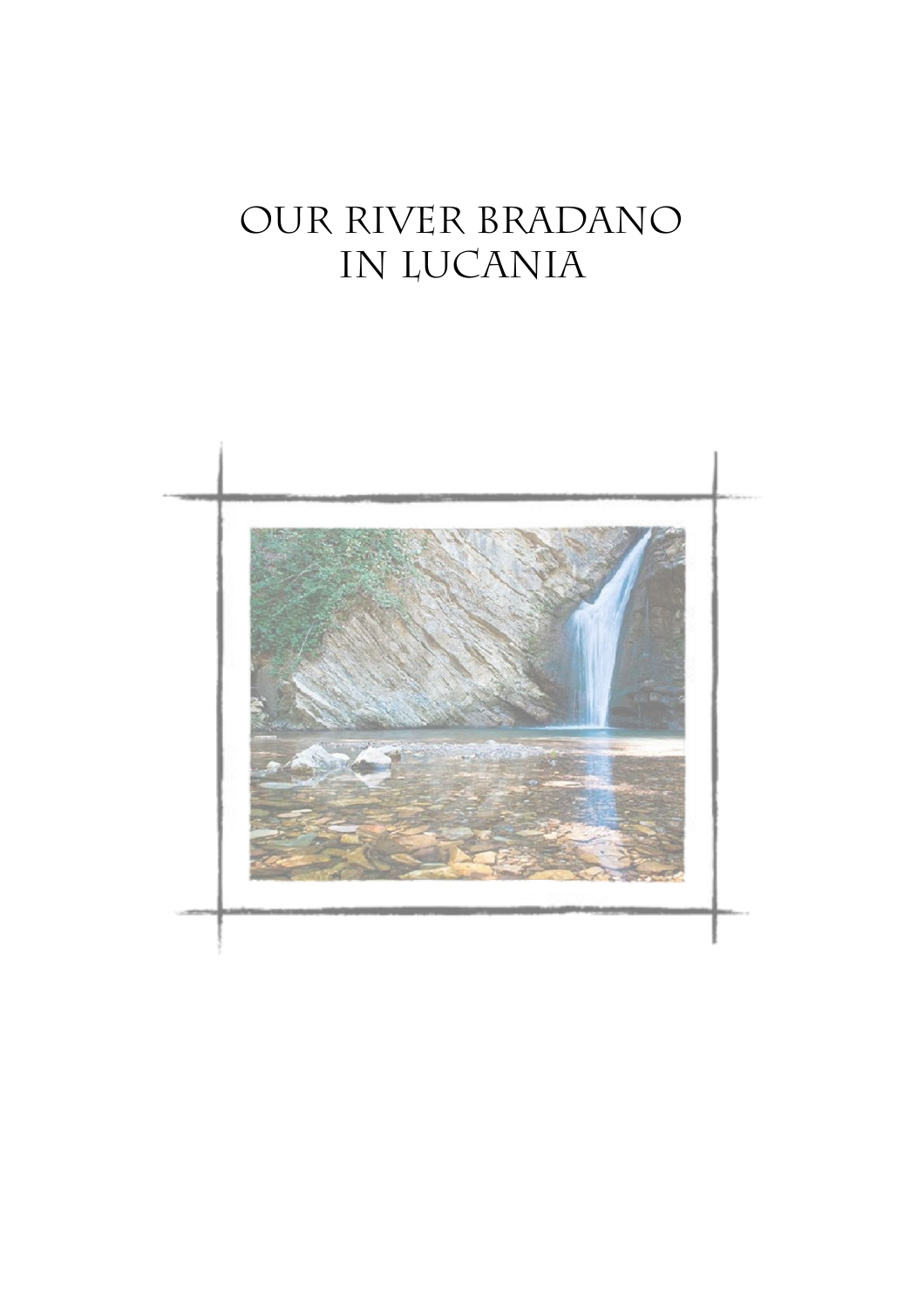

#### BIBITE /NON-ALCOHOLIC BEVERAGES\

| 539. | <b>TABLE WATER</b>                         |         |       | 0,2 L    | 1,60€      |
|------|--------------------------------------------|---------|-------|----------|------------|
| 540. | AQUA PANNA                                 |         |       | $0,25$ L | $2,30 \in$ |
| 541. | PELLEGRINO (SMALL)                         |         |       | $0,25$ L | 2,30€      |
| 542. | PELLEGRINO (LARGE)                         |         |       | 0.75L    | 4,60€      |
| 543. | COCA COLA $(2)$ $(11)$                     | 0,2 L   | 1,90€ | 0.4 L    | 3,30€      |
| 544. | COCA COLA LIGHT $(2)$ $(9)$ $(11)$ $0,2$ L |         | 1,90€ | 0.4 L    | 3,30€      |
| 545. | LIMO BIANCA                                | $0,2$ L | 1,90€ | 0.4 L    | $3,30 \in$ |
| 546. | FANTA $(2)$ $(3)$                          | 0,2 L   | 1,90€ | 0.4 L    | 3,30€      |
| 547. | APPLE JUICE (PURE)                         | $0,2$ L | 1,90€ | 0.4 L    | 3,30€      |
| 548. | APPLE SPRITZER                             | 0,2 L   | 1,90€ | 0.4 L    | $3,30 \in$ |
| 549. | ORANGE JUICE                               | 0,2 L   | 1,90€ | 0.4 L    | 3,30€      |
| 550. | ORANGE SPRITZER                            | 0,2 L   | 1,90€ | 0.4 L    | 3,30€      |
| 551. | SPEZI (2) (4) (11)                         | 0,2 L   | 1,90€ | 0.4 L    | 3,30€      |
| 552. | BITTER LEMON $(4)$ $(13)$                  |         |       | 0,2 L    | $2,50 \in$ |

#### BIRRA (BEERS, PAULANER)

| 570. | DRAFT PILS                                           | $0,3$ L | 3,20€      |
|------|------------------------------------------------------|---------|------------|
| 517. | DRAFT BEER                                           | 0.5 L   | $3,20 \in$ |
| 572. | DRAFT WHEAT BEER                                     | 0.5 L   | $3,50 \in$ |
| 573. | DARK WHEAT BEET (BOTTLED)                            | 0.5 L   | $3,50 \in$ |
| 574. | DARK BEER <i>(</i> bottled)                          | 0.5 L   | $3,20 \in$ |
| 575. | LIGHT WHEAT BEER (REDUCED ALCOHOL)                   | 0.5 L   | $3,50 \in$ |
| 576. | RADLER (BEER WITH LEMONADE)                          | 0.5 L   | $3,20 \in$ |
| 577. | RUSS N (WHEAT BEER WITH LEMONADE)                    | 0.5 L   | $3,50 \in$ |
| 578. | COLAWEIZEN / WHEAT BEER WITH COCA COLA) $(2)$ $(11)$ | 0.5 L   | $3.50 \in$ |
| 579. | DRAFT BEER (NONALCOHOLIC)                            | 0.5 L   | $3,20 \in$ |
|      | 580. WHEAT BEER / NONALCOHOLIC)                      | 0.5L    | $3.50 \in$ |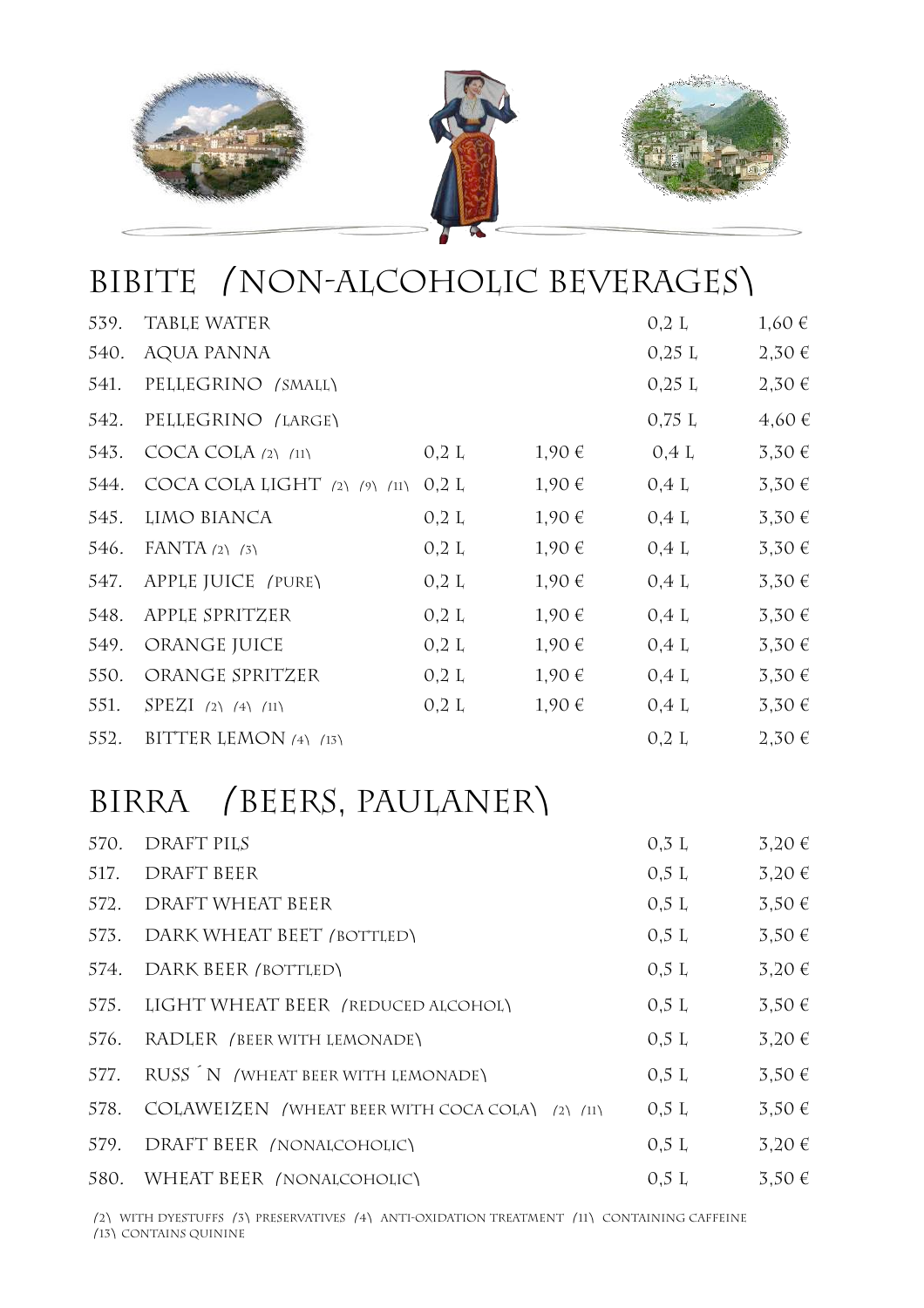# our 2 volcano lakes LAGHI DI MONTICCHIO

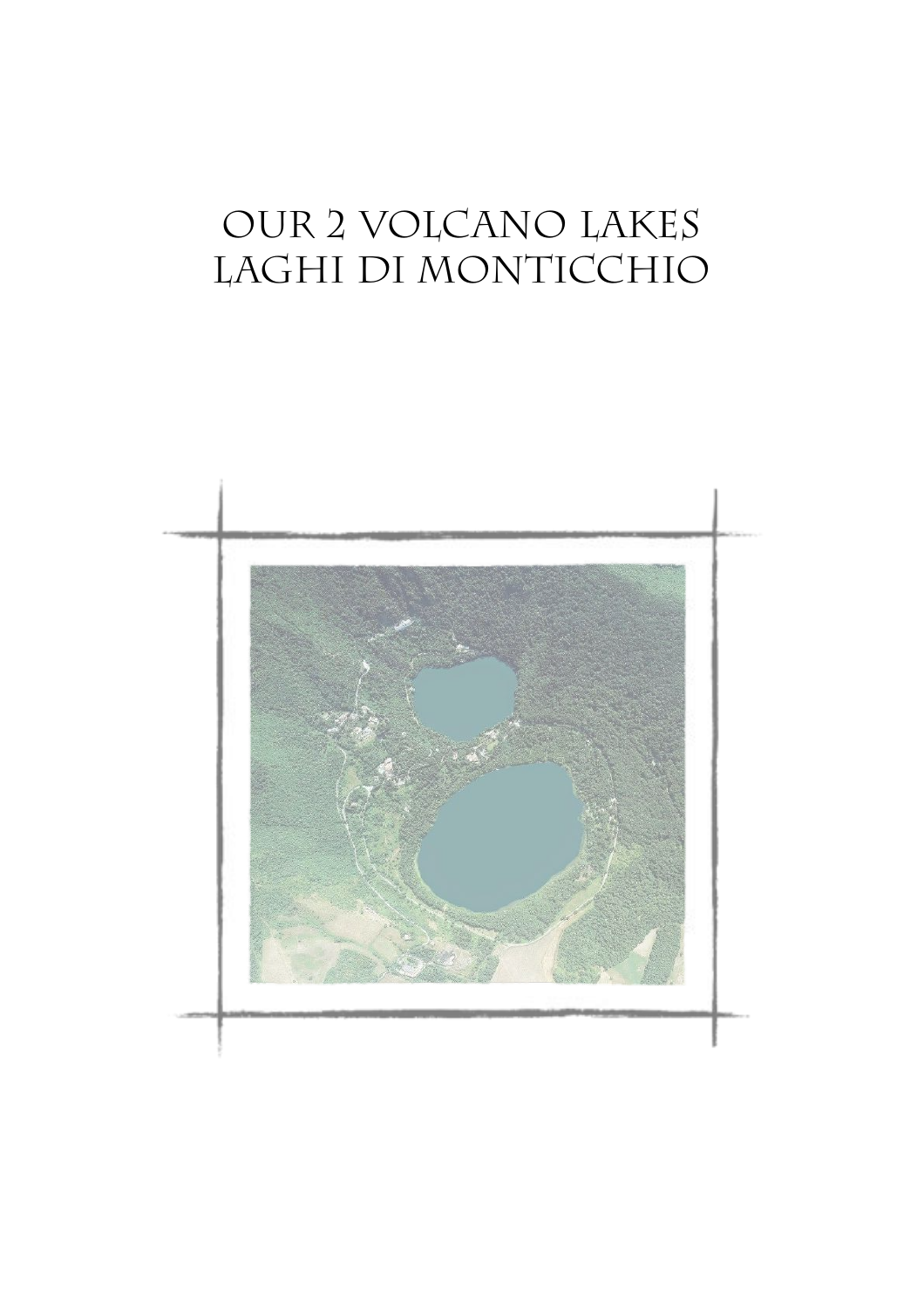

#### vini e spumate ⎛wines, sparkling wines, & champagne⎞

#### VINI BIANCHI /WHITE WINES, OPEN)

| 650. | TREBBIANO         | 0,2 L | 3,40€ | $0,25 \;L$ | 4,30€      |
|------|-------------------|-------|-------|------------|------------|
| 651. | <b>CHARDONNAY</b> | 0,2 L | 3,60€ | 0.25L      | $4,80 \in$ |
| 652. | PINOT GRIGIO      | 0.2 L | 3,60€ | 0.25L      | $4,80 \in$ |
| 653. | FRIZZANTINO       | 0.2 L | 3,10€ | 0.25L      | 4,20€      |
| 654. | ROSÉ              | 0,2 L | 3,40€ | 0.25L      | $4,50 \in$ |
| 655. | WEISSWEINSCHORLE  | 0.25L | 2,60€ | 0.5 L      | 5,30 €     |

#### VINI ROSSI (RED WINES, OPEN)

| 620. | MONTEPULCIANO  | 0.2 L | 3,40€      | $0,25 \;L$ | $4,50 \in$ |
|------|----------------|-------|------------|------------|------------|
| 621. | MERLOT         | 0,2 L | $3,10 \in$ | 0.25L      | 4,20€      |
| 622. | BARDOLINO      | 0,2 L | $3,10 \in$ | 0.25L      | 4,20€      |
| 623. | LAMBRUSCO      | 0,2 L | $3,10 \in$ | 0.25L      | 4,20€      |
| 624. | ROTWEINSCHORLE | 0.25L | 2,60€      | 0.5L       | 5,30 €     |

#### SPUMANTI BOTTIGLIE ⎛Sparkling wines & champagne⎞

| 600. ASTI SPUMANTE                  | 0.75 L | $18,00 \in$ |
|-------------------------------------|--------|-------------|
| 601. ASTI SPUMANTE (PICCOLO)        | 0.25L  | $6,50 \in$  |
| 602. VALDO (SPARKLING WINE)         | 0.75 L | $23,50 \in$ |
| 603. FÜRST VON METTERNICH /PICCOLO\ | 0.25L  | $7.50 \in$  |
| 604. MOËT & CHANDON                 | 0.75 L | 63,50 €     |
| 605. POMMERY BRUT                   | 0.75 L | 55,50 $\in$ |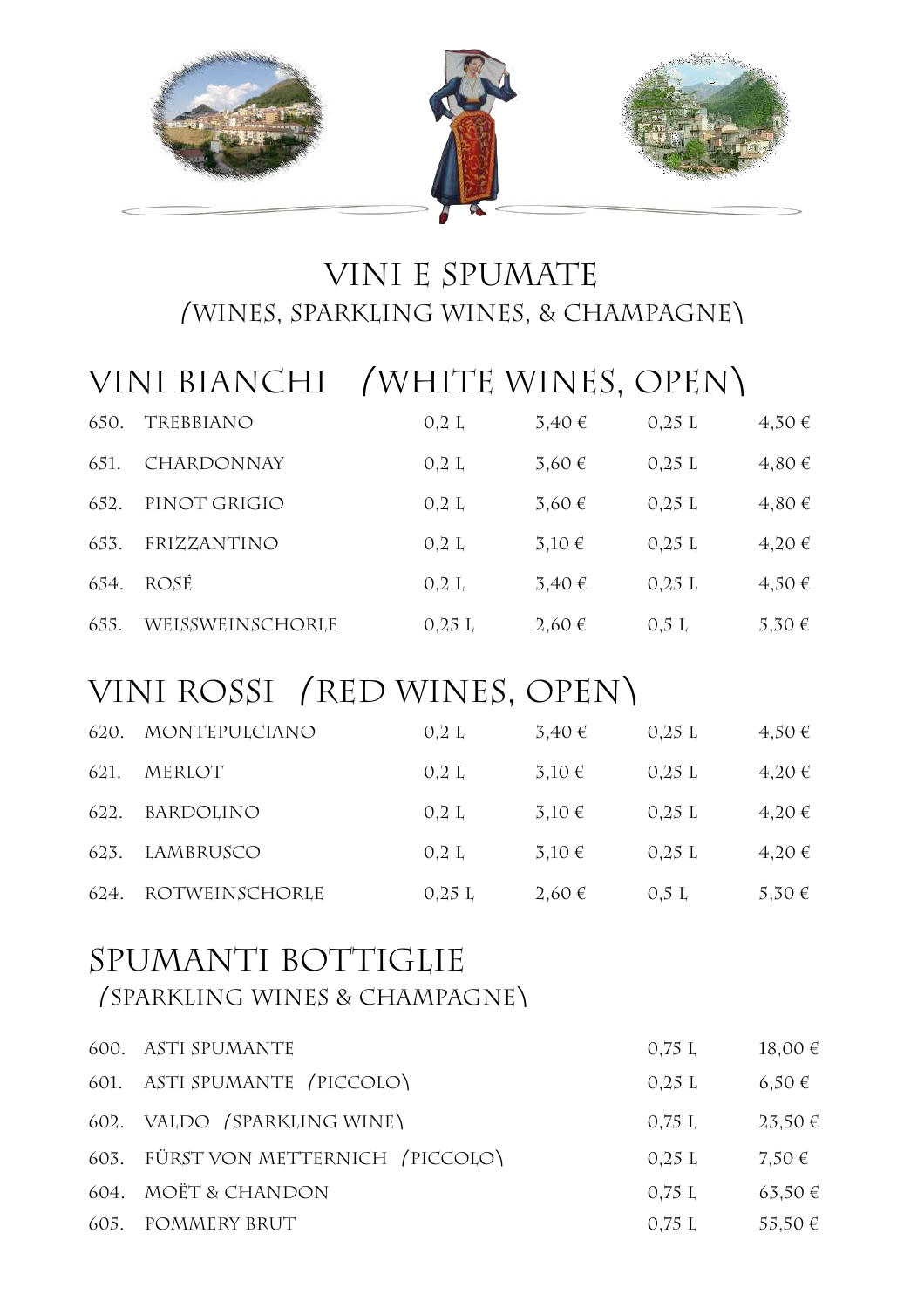# traditional preparation in Lucania

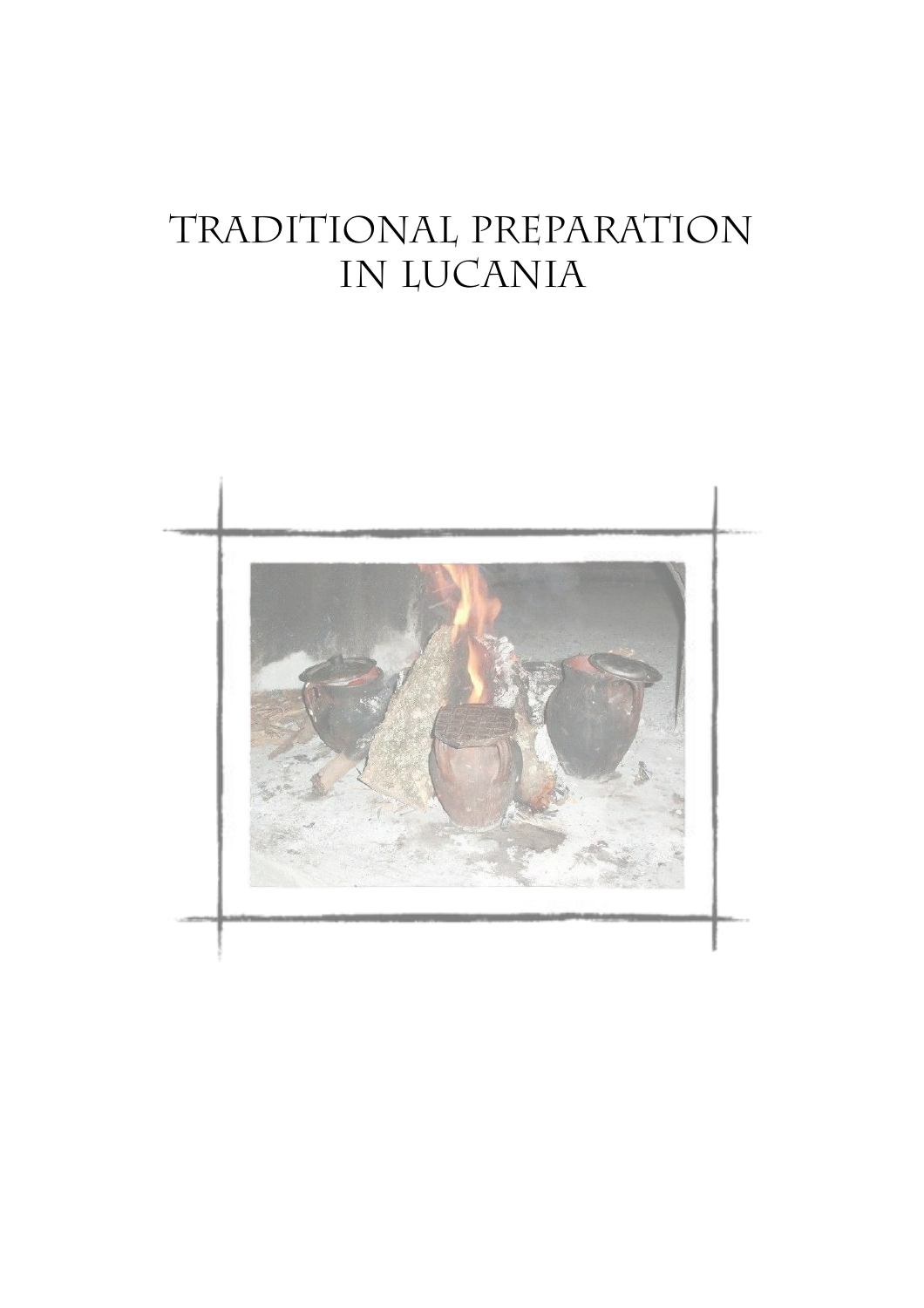

#### LONG DRINKS

| 500. JACK DANIELS WITH COCA COLA (2) (11) | 0.2 L | $5,90 \in$ |
|-------------------------------------------|-------|------------|
| 501. JIM BEAM WITH COCA COLA (2) (11)     | 0.2 L | $5,90 \in$ |
| 502. VODKA LEMON (4) (13)                 | 0.2 L | 4,90 €     |
| 503. BACARDI WITH COCA COLA (2) (11)      | 0.2 L | 5,90 €     |
| 505. BACARDI WITH RED BULL (2) (11) (12)  | 0.2 L | $6,10 \in$ |
| 504. JACK DANIELS WITH GINGER ALE (2)     | 0.2 L | $6,10 \in$ |

⎛2⎞ with dyestuffs ⎛4⎞ anti-oxidation treatment ⎛11⎞ containing caffeine ⎛12⎞ contains taurine ⎛13⎞contains quinine

#### ALCOOLICO (SPIRITS)

| 420. | AMARO LUCANO         | $2 \; \text{CL}$ | $3,50 \in$ |
|------|----------------------|------------------|------------|
| 421. | <b>GRAPPA</b>        | 2 CL             | 3,80€      |
| 422. | SAMBUCA              | 2 CL             | 3,00€      |
| 423. | <b>AMARETTO</b>      | 2 CL             | 3,20€      |
| 424. | <b>AVERNA</b>        | $2 \; \text{CL}$ | 3,50€      |
| 425. | FERNET BRANCA        | $2 \, \text{CL}$ | $3,50 \in$ |
| 426. | <b>RAMAZOTTI</b>     | 2 CL             | $3,50 \in$ |
| 427. | WILLIAMS CHRIST      | 2 CL             | $3,50 \in$ |
| 428. | BACARDI              | 4 CL             | 4,30€      |
| 429. | <b>BAILEYS</b>       | 2CL              | 3,90€      |
| 430. | <b>HENNESSY</b>      | $2 \; \text{CL}$ | $5,50 \in$ |
| 431. | VECCHIA ROMANA       | $2 \, \text{CL}$ | 3,90€      |
| 432. | REMIS MARTIN         | 2 CL             | $4,80 \in$ |
| 433. | JACK DANIELS         | 4 CL             | $5,50 \in$ |
| 434. | J & B                | 4 CL             | 5,60 €     |
| 435. | <b>JIM BEAM</b>      | 4CL              | 5,60 €     |
| 436. | <b>JOHNNY WALKER</b> | 4 CL             | 4,80€      |
|      |                      |                  |            |